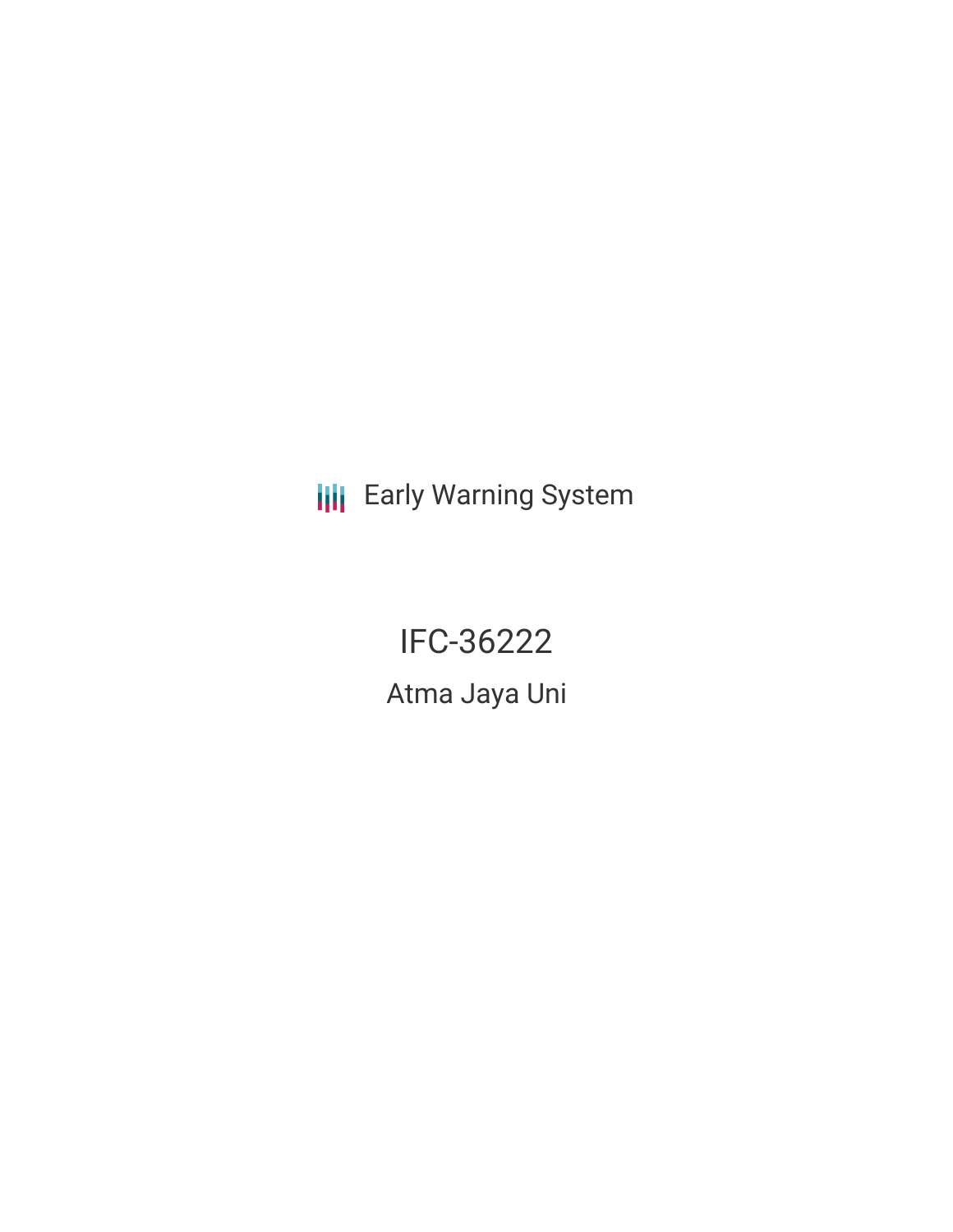#### **Quick Facts**

| <b>Countries</b>               | Indonesia                               |
|--------------------------------|-----------------------------------------|
| <b>Specific Location</b>       | Greater Jakarta area                    |
| <b>Financial Institutions</b>  | International Finance Corporation (IFC) |
| <b>Status</b>                  | Proposed                                |
| <b>Bank Risk Rating</b>        | B                                       |
| <b>Voting Date</b>             | 2016-05-16                              |
| <b>Borrower</b>                | YAYASAN ATMA JAYA                       |
| <b>Sectors</b>                 | <b>Education and Health</b>             |
| <b>Investment Type(s)</b>      | Loan                                    |
| <b>Investment Amount (USD)</b> | $$64.00$ million                        |
| <b>Project Cost (USD)</b>      | $$64.00$ million                        |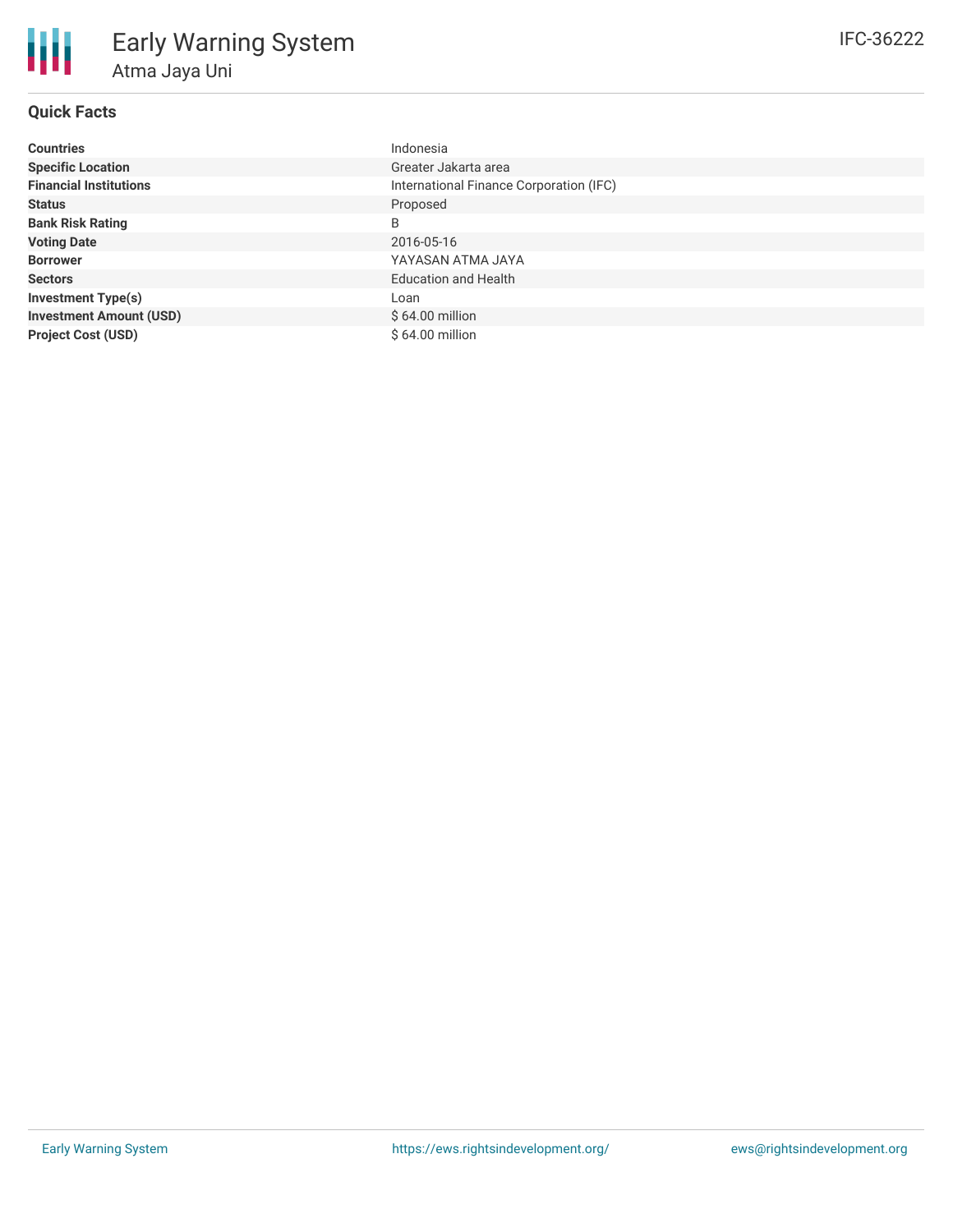

#### **Project Description**

IFC is considering an investment, in the form of a corporate A loan of up to US\$10 million equivalent in Indonesian rupiah, in Atma Jaya Foundation ("Atma Jaya" or the "Foundation") to support its expansion program in Indonesia. Atma Jaya was established in 1960 and runs a private university located in Semanggi, central business district area of Jakarta and a teaching hospital located in Pluit district, North of Jakarta.

The program will allow Atma Jaya to add capacity to both the university and hospital operations and will include: (i) greenfield construction of a new campus in Bumi Serpong Damai ("BSD"), a suburb west of Jakarta; (ii) construction of a new hospital wing ("Bonaventura") that is currently underway and refurbishment of the existing medical school and the existing hospital wing in Pluit; and (iii) modernization of the existing campus in Semanggi.

Atma Jaya currently has about 10,100 students and in the first phase of its program implementation, Atma Jaya is expected to add capacity for 4,000 students through the new campus in BSD. Development will be done in stages to accommodate the transfer of students from the existing Semanggi Campus to the BSD campus gradually. It is planned to build up to 25,000 m2 total floor areas with 8 floors maximum building height during the first stage. As tentatively planned this new BSD campus will be launched on Academic year 2017 - 2018.Atma Jaya doesn't provide any accommodation for students and dormitories are not planned to be built, at least, in the first phase of the expansion program to be financed by IFC.

The existing hospital in Pluit has 120 beds currently and the Foundation is planning to expand its capacity up to 300 beds by 2020. The recently constructed Bonaventura hospital wing is a 9-storey building with 28,000 m2 total building area. Floor area varies from 1,800 m2 (3-9 floors) to 4,500 m2 (ground - second floors). The new hospital wing will be commissioned by the middle of 2016 once construction of a new utility building (including waste water treatment facility) is finished. The hospital will provide specialist and subspecialist services including geriatric care and maternal services. In addition, support services (e.g. laboratory, radiology, diagnostic, medical rehabilitation, hemodialysis, pediatric and neonatal intensive care, and operating room) will move from the existing hospital to the new Bonaventura wing.The foundation plans to implement its expansion program gradually and exact scope and implementation plan still to be identified.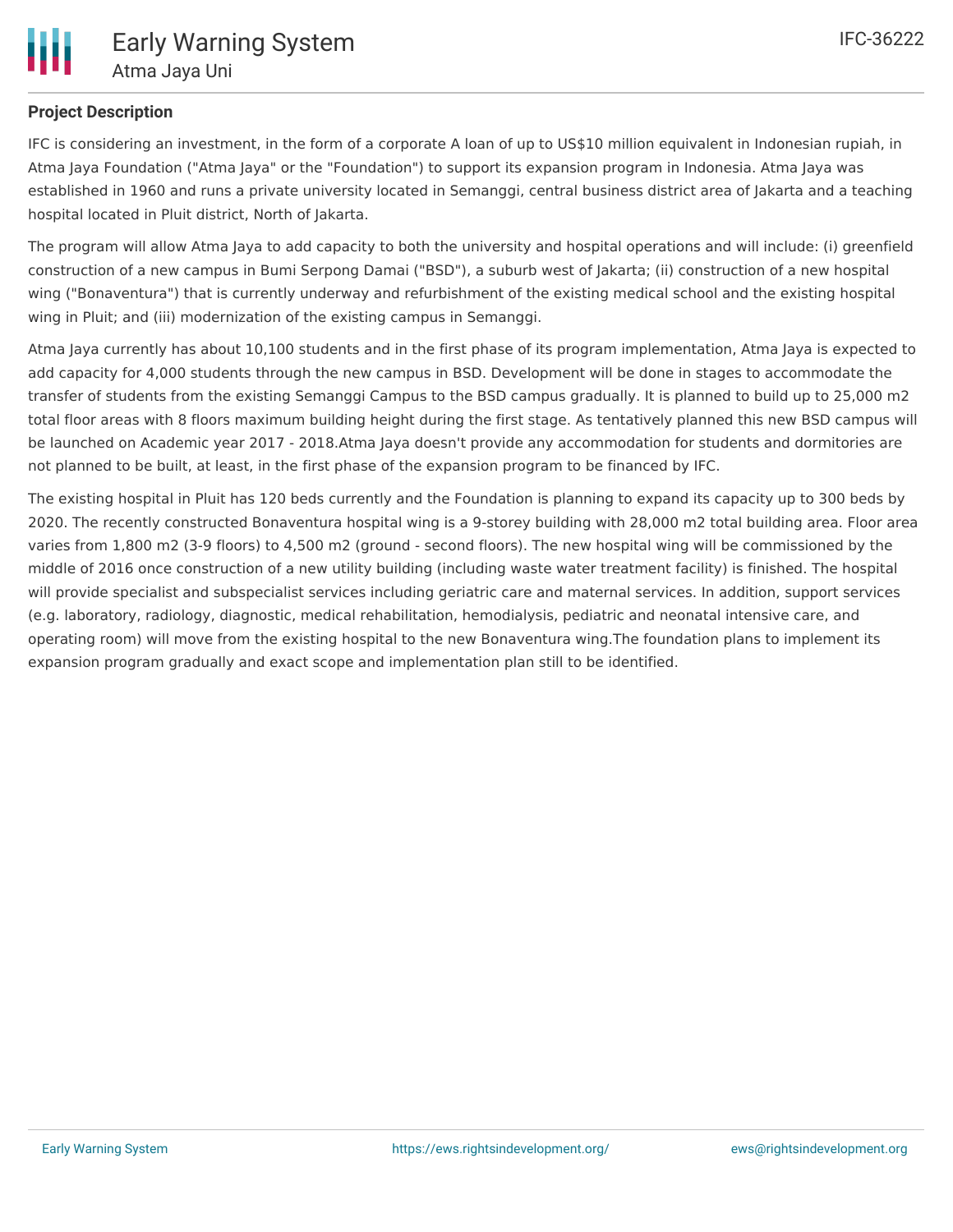#### **Investment Description**

• International Finance Corporation (IFC)